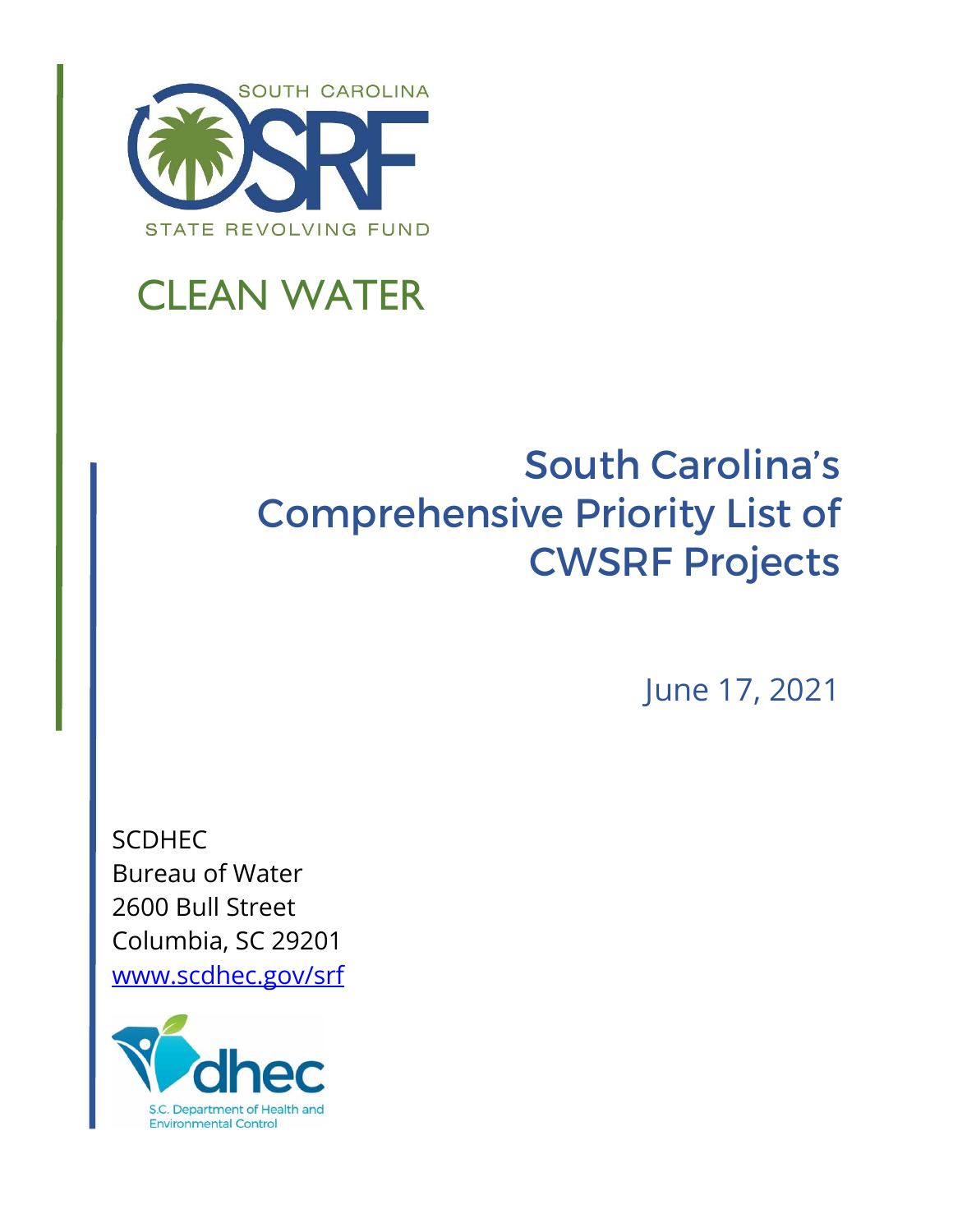### **Preamble**

The Clean Water Act requires that the State maintain a comprehensive list of (infrastructure) projects eligible to be funded from the Clean Water State Revolving Fund (CWSRF) and rank them in priority order. States have the flexibility to fund a range of projects that address their highest priority water quality needs. The document *South Carolina's Priority Ranking System for Wastewater and Nonpoint Source Projects*, sets forth the water quality criteria used rank potential Clean Water projects. The Priority Ranking System is posted to the SRF Documents and Forms webpage http://www.scdhec.gov/srfforms*.*

Only those projects that appear on published *Comprehensive Priority List of CWSRF Projects* (Priority List) may be considered for a loan under the CWSRF Program. Projects remain on the Priority List unless a loan is closed with the Rural Infrastructure Authority Office of Local Government, or the project is withdrawn by the project sponsor, or the Project Questionnaire submitted for the project is more than three years old.

In general, to be placed on the CW CPL, an eligible project sponsor must complete and submit a Project Questionnaire to DHEC. The questionnaire can be found on the SRF Documents and Forms webpage, http://www.scdhec.gov/srfforms. Prior to completing the questionnaire the Project Sponsor should first carefully review the Priority Ranking System and eligibility requirements. A prospective SRF Project Sponsor may submit a completed questionnaire for a project at any time. An Intended Use Plan is developed annually that includes a provisional list of projects invited to work with the SRF Program and close a loan if all SRF requirements are met.

This Priority List includes projects that are eligible for funding provided through the **Additional Supplemental Appropriations for Disaster Relief Act, 2019** (ASADRA); these projects are identified by an asterisk (\*). See the Final Supplemental Drinking Water Intended Use Plan for ASADRA, posted to http://www.scdhec.gov/srfforms for more information on SRF ASADRA funding, eligibilities, requirements and projects chosen to pursue ASADRA funding.

DHEC's website is the primary public-notice medium for the Priority List. DHEC updates the Priority List periodically, as Project Questionnaires are received, and it is posted on the SRF Documents and Forms webpage, http://www.scdhec.gov/srfforms. Interested parties are invited to review and submit written comments on the posted Priority List at any time during the year. Prospective SRF sponsors are asked to take such opportunities to review their projects closely, and to notify DHEC in writing of any that should be deleted (withdrawn) or modified. Please address written comments to Charles Gorman, PG, SRF Director, Bureau of Water, 2600 Bull Street, Columbia SC 29201 or email, GormanCM@dhec.sc.gov.

For questions about the Priority List, contact Lynne LaSalle by telephone at (803) 898-4395, or email Lynne.LaSalle@dhec.sc.gov.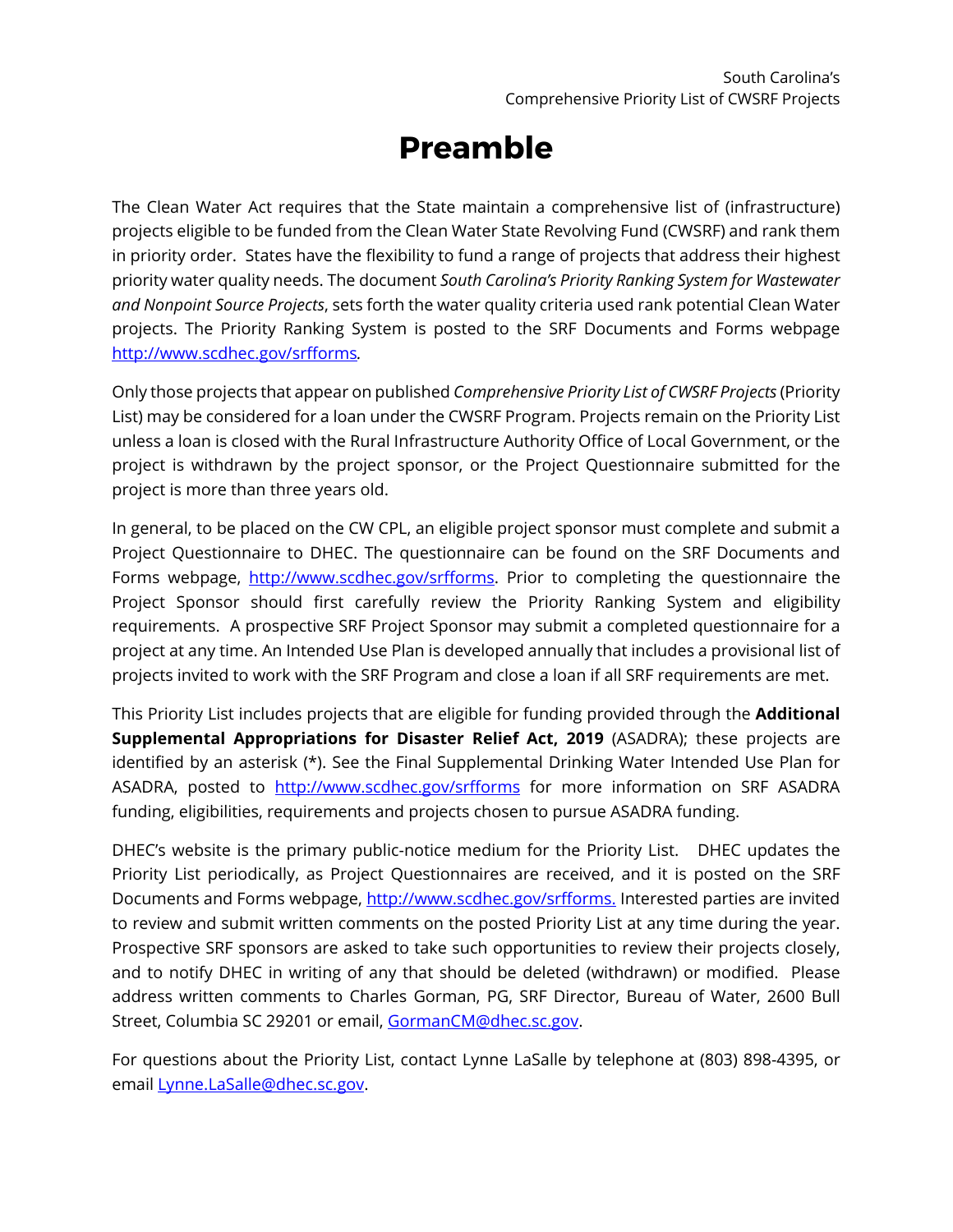|                | <b>Sponsor and</b><br><b>Project Name</b>                                                                                 | <b>SRF</b><br><b>Project</b><br><b>Number</b> | <b>Project Description</b>                                                                                                                                                                                                                                                            | <b>NPDES</b><br><b>Number</b> | <b>Estimated</b><br><b>Total Project</b><br>Cost | Requested<br><b>SRF Loan</b><br>Assistance <sup>1</sup> | Green <sup>2</sup> | Total<br><b>Points</b> |
|----------------|---------------------------------------------------------------------------------------------------------------------------|-----------------------------------------------|---------------------------------------------------------------------------------------------------------------------------------------------------------------------------------------------------------------------------------------------------------------------------------------|-------------------------------|--------------------------------------------------|---------------------------------------------------------|--------------------|------------------------|
|                | Williamston, Town of<br>Wastewater I/I Grouting Phase 1                                                                   | 426-02                                        | Rehabilitate ~30,000 LF of 8" sewer line in areas of high<br>infiltration and inflow.                                                                                                                                                                                                 |                               | \$1,000,000                                      | \$1,000,000                                             |                    | 120                    |
| 2              | <b>East Richland PSD</b><br>Gills Creek WWTP Upgrade - Biosolids<br>Management                                            | 524-30                                        | Upgrade biosolids handling processes at the Gills Creek WWTP<br>expected to include upgrade for digestion, dewatering, and<br>stabilization of biosolids.                                                                                                                             | SC0038865                     | \$3,000,000                                      | \$3,000,000                                             |                    | 110                    |
| 3              | ReWa<br>FY22 Trunk Sewer Rehabilitation                                                                                   | 370-111                                       | Lining approximately 13,000 linear feet of existing trunk sewers<br>(18 inches and greater) with cured in place piping (CIPP) and<br>lining of existing manholes with cementitious material.                                                                                          |                               | \$2,000,000                                      | \$2,000,000                                             |                    | 110                    |
| 4              | Williamston, Town of<br>Big Creek WWTP Effluent Line<br>Replacement                                                       | 426-03                                        | Replacement of a section of effluent piping that has been<br>exposed due to erosion and which is in danger of failing.                                                                                                                                                                |                               | \$250,000                                        | \$250,000                                               |                    | 110                    |
| 5              | Fountain Inn, City of<br>2021 Sanitary Sewer Rehabilitation<br>Project                                                    | 703-03                                        | Rehabilitate aging vitrified clay sewers through point repairs,<br>CIPP lining, and replacement as needed, and rehabilitate<br>brick/block manholes by lining and repair as needed.                                                                                                   |                               | \$2,000,000                                      | \$2,000,000                                             |                    | 100                    |
| 6              | Kershaw County<br>Southern Loop Sewer Improvements                                                                        | 587-07                                        | Upgrade of existing pump stations and install new force main to<br>increase the capacity of the sewer collection system along the<br>US Hwy 1 corridor.                                                                                                                               | SC0039870                     | \$5,872,230                                      | \$5,872,230                                             |                    | 100                    |
| $\overline{7}$ | Joint Municipal Water & Sewer<br>Commission<br>Old Orangeburg Road to Platt Springs<br><b>Sanitary Sewer Improvements</b> | 780-05                                        | Upgrade of collection system in the vicinity of Old Orangeburg<br>Road and Platt Springs Road to include extending gravity main,<br>upsizing existing gravity main along Old Orangeburg Road, and<br>upsizing a small portion of the existing force main along Platt<br>Springs Road. | SC0024147                     | \$5,000,000                                      | \$5,000,000                                             |                    | 90                     |
| 8              | Pageland, Town of *<br>Sewer Rehab Project                                                                                | 238-03                                        | Repair and/or replace components in the Town's sewer collection<br>system to address infiltration and inflow and prevent sewer<br>overflows during extreme weather events.                                                                                                            | SC0021539                     | \$797,058                                        | \$797,058                                               |                    | 80                     |
| 9              | Lancaster, City of<br>Lancaster WWTP 2021 Optimization<br>Upgrade                                                         | 497-21                                        | Energy efficiency improvements to sludge handling, oxidation<br>ditches, and aeration processes to improve processes and<br>optimize energy use.                                                                                                                                      | SC0046892                     | \$8,000,000                                      | \$8,000,000                                             |                    | 80                     |
| 10             | Aiken, City of<br>Sanitary Sewer Rehabilitation                                                                           | 549-08                                        | Assess and rehabilitate by grouting failed sewer pipe joints in<br>three sewer basins with 50 - 75 year old clay and concrete sewer<br>lines.                                                                                                                                         |                               | \$8,000,000                                      | \$7,000,000                                             |                    | 80                     |
| 11             | Newberry, City of<br>Bush River Interceptor Upgrade                                                                       | 320-03                                        | Replace 7,100 linear feet of deteriorated 27-inch concrete trunk<br>sewer with 27-inch PVC sewer line and rehabilitate 27 manholes.                                                                                                                                                   |                               | \$2,400,000                                      | \$2,400,000                                             |                    | 70                     |
| 12             | Newberry, City of<br>Kraft Sewer Interceptor Upgrade                                                                      | 320-05                                        | Replace ~5,500 linear feet of deteriorated 24-inch concrete trunk<br>sewer with 24-inch PVC sewer line and rehabilitate 22 manholes.                                                                                                                                                  |                               | \$2,000,000                                      | \$2,000,000                                             |                    | 70                     |
| 13             | Lamar, Town of<br>New Pump Station Build and<br>Infrastructure Rehab Engineering<br><b>Emergency Project</b>              | 443-01                                        | Relocate one pump station and conduct a Sanitary Sewer<br>System Evaluation to prioritize future collection system<br>rehab/replacement.                                                                                                                                              | SC0043702                     | \$1,167,915                                      | \$423,652                                               |                    | 70                     |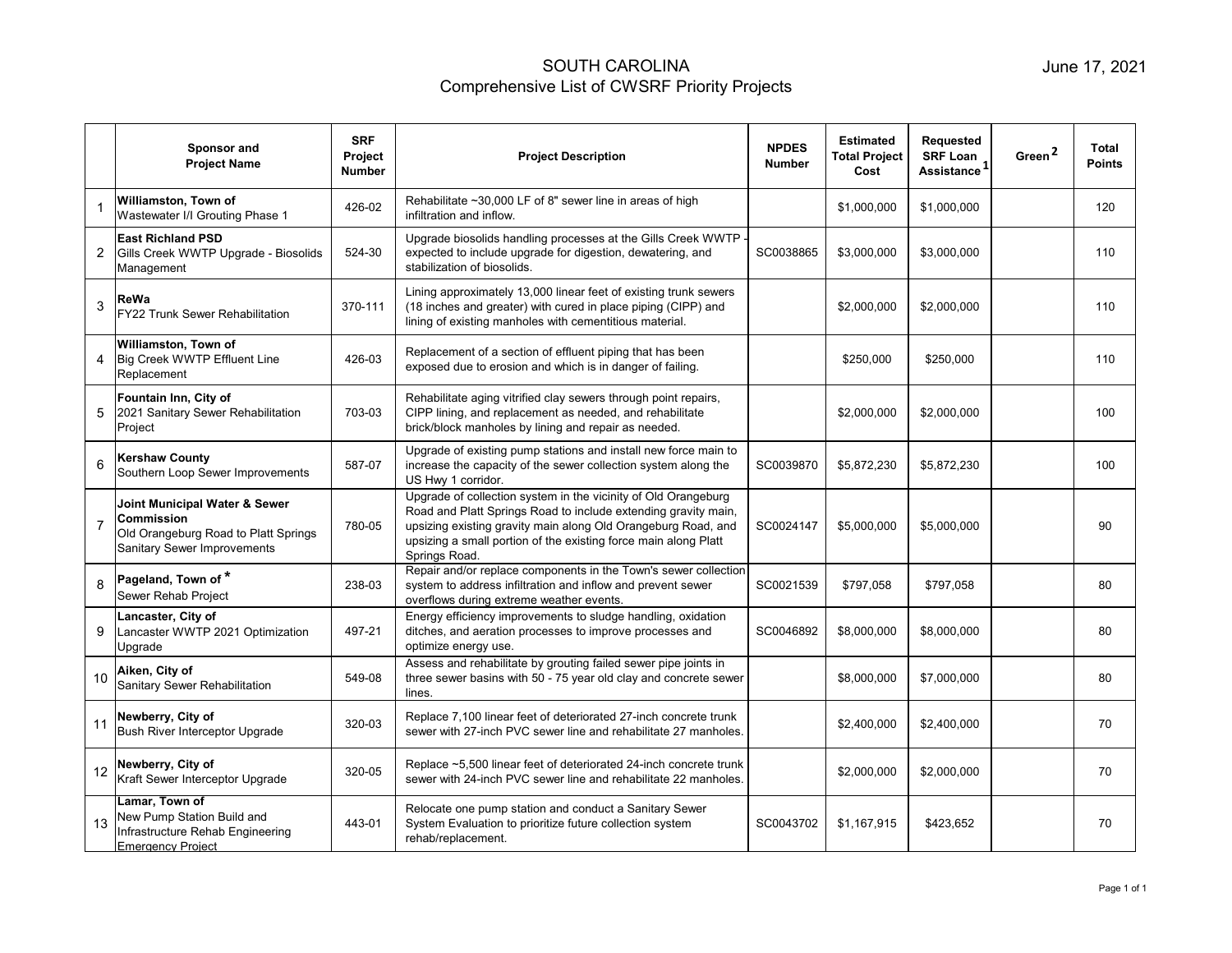|    | Sponsor and<br><b>Project Name</b>                                                                             | <b>SRF</b><br><b>Project</b><br><b>Number</b> | <b>Project Description</b>                                                                                                                                                                                                                                                       | <b>NPDES</b><br><b>Number</b>                   | <b>Estimated</b><br><b>Total Project</b><br>Cost | Requested<br><b>SRF Loan</b><br>Assistance <sup>1</sup> | Green <sup>2</sup> | <b>Total</b><br><b>Points</b> |
|----|----------------------------------------------------------------------------------------------------------------|-----------------------------------------------|----------------------------------------------------------------------------------------------------------------------------------------------------------------------------------------------------------------------------------------------------------------------------------|-------------------------------------------------|--------------------------------------------------|---------------------------------------------------------|--------------------|-------------------------------|
| 14 | <b>East Richland PSD</b><br>30-inch Sewer Trunk Line Rehabilitation<br>Cary's Lake                             | 524-29                                        | Rehabilitation of 6,500 LF of trunk sewer line using CIPP.<br>Associated manholes will be rehabilitated as needed. All rehab<br>will eliminate inflow and infiltration in lines and manholes.                                                                                    | SC0038865                                       | \$4,600,000                                      | \$4,600,000                                             |                    | 70                            |
| 15 | Lyman<br><b>WWTP Solids Handling Upgrades</b>                                                                  | 462-10                                        | Upgrades to the solids handling facilities to improve reliability<br>and improve treatment performance to include a new clarifier,<br>improvements to dewatering facilities and extension of the<br>existing contact chamber.                                                    |                                                 | \$4,250,000                                      | \$3,750,000                                             |                    | 70                            |
| 16 | <b>ReWa</b><br>North Greenville University (NGU)<br>Water Resource Recovery Facility<br>(WRRF) and Interceptor | 370-106                                       | Construct a new WRRF with the ability to produce better effluent<br>water quality than the existing NGU WRRF that will be<br>eliminated. Install ~5700 LF of gravity sewer interceptor, 1 pump<br>station and ~1,500 LF of force main to transport flows to the new<br>facility. |                                                 | \$12,000,000                                     | \$12,000,000                                            |                    | 70                            |
| 17 | <b>East Richland PSD</b><br>30-inch Sewer Trunk Line Rehab,<br>Locations A, B, C                               | 524-28                                        | Rehabilitation of ~7700 Lf of 30-inch sewer trunkline in three<br>locations using CIPP and line associated manholes to reduce<br>infiltration and inflow and reduce the possibility of sanitary sewer<br>overflows.                                                              | SC0038865                                       | \$4,300,000                                      | \$4,300,000                                             |                    | 70                            |
| 18 | Newberry, City of<br>Scotts Creek Interceptor Sewer<br>Upgrade                                                 | 320-04                                        | Replace and relocate ~6,300 linear feet of 18-inch clay trunk<br>sewer with 24-inch PVC trunk sewer line to address infiltration<br>and inflow, cured-in-place-pipe (CIPP) rehabilitation of $\sim$ 2,100<br>linear feet of sewer line and replace 25 manholes.                  |                                                 | \$3,400,000                                      | \$3,400,000                                             |                    | 70                            |
| 19 | Chesterfield, Town of *<br>Sewer Rehabilitation                                                                | 485-01                                        | Install emergency generators at two pump stations, and perform<br>point repairs in areas identified in a sewer evaluation as major<br>sources of inflow and infiltration.                                                                                                        | SSS000866<br>SC0020249<br>Cheraw<br><b>WWTP</b> | \$750,040                                        | \$750,040                                               |                    | 60                            |
| 20 | <b>Berkeley County Water &amp; Sanitation</b><br>Renovation of Pump Stations 64 & 131                          | 496-30                                        | Renovate two aging pump stations.                                                                                                                                                                                                                                                | SC0039764                                       | \$2,500,000                                      | \$2,500,000                                             |                    | 60                            |
| 21 | Olanta, Town of *<br>Olanta Lift Stations Upgrade -2020                                                        | 418-02                                        | Upgrade two existing lift stations with duplex pumps, upgraded<br>electrical service, recoated wet wells and a various other pump<br>station improvements to prevent sewer overflows during flooding<br>events.                                                                  | SC0046311                                       | \$502,828                                        | \$502,828                                               |                    | 60                            |
| 22 | Honea Path, Town of<br>Corner Creek Basin - Sewer<br>Rehabilitation - Phase 2                                  | 515-02                                        | Initiate repair/rehabilitation of sewer collection infrastructure in<br>the Corner Creek sewer basin to reduce infiltration and inflow<br>and sanitary sewer overflows.                                                                                                          | SC0020214                                       | \$500,000                                        | \$500,000                                               |                    | 60                            |
| 23 | Aiken, City of<br>Sand River Stormwater BMP<br>Implementation                                                  | 549-09                                        | Install an underground stormwater vault that will detain and<br>infiltrate stormwater runoff from the Sand River Headwaters.                                                                                                                                                     |                                                 | \$10,000,000                                     | \$4,000,000                                             |                    | 60                            |
| 24 | <b>Grand Strand WSA</b><br>Myrtle Beach WWTP Influent Pump<br><b>Station and Headworks</b>                     | 381-80                                        | Construction of a new influent pump station located at the Myrtle<br>Beach WWTP.                                                                                                                                                                                                 | SC0039039                                       | \$5,762,708                                      | \$5,762,708                                             |                    | 60                            |
| 25 | ReWa<br>FY20 Gravity Sewer Improvements -<br>Peppertree Trunk Sewer                                            | 370-107                                       | Install ~4,300 feet of 8"-18" gravity sewer to eliminate two pump<br>stations.                                                                                                                                                                                                   |                                                 | \$1,660,000                                      | \$1,660,000                                             |                    | 50                            |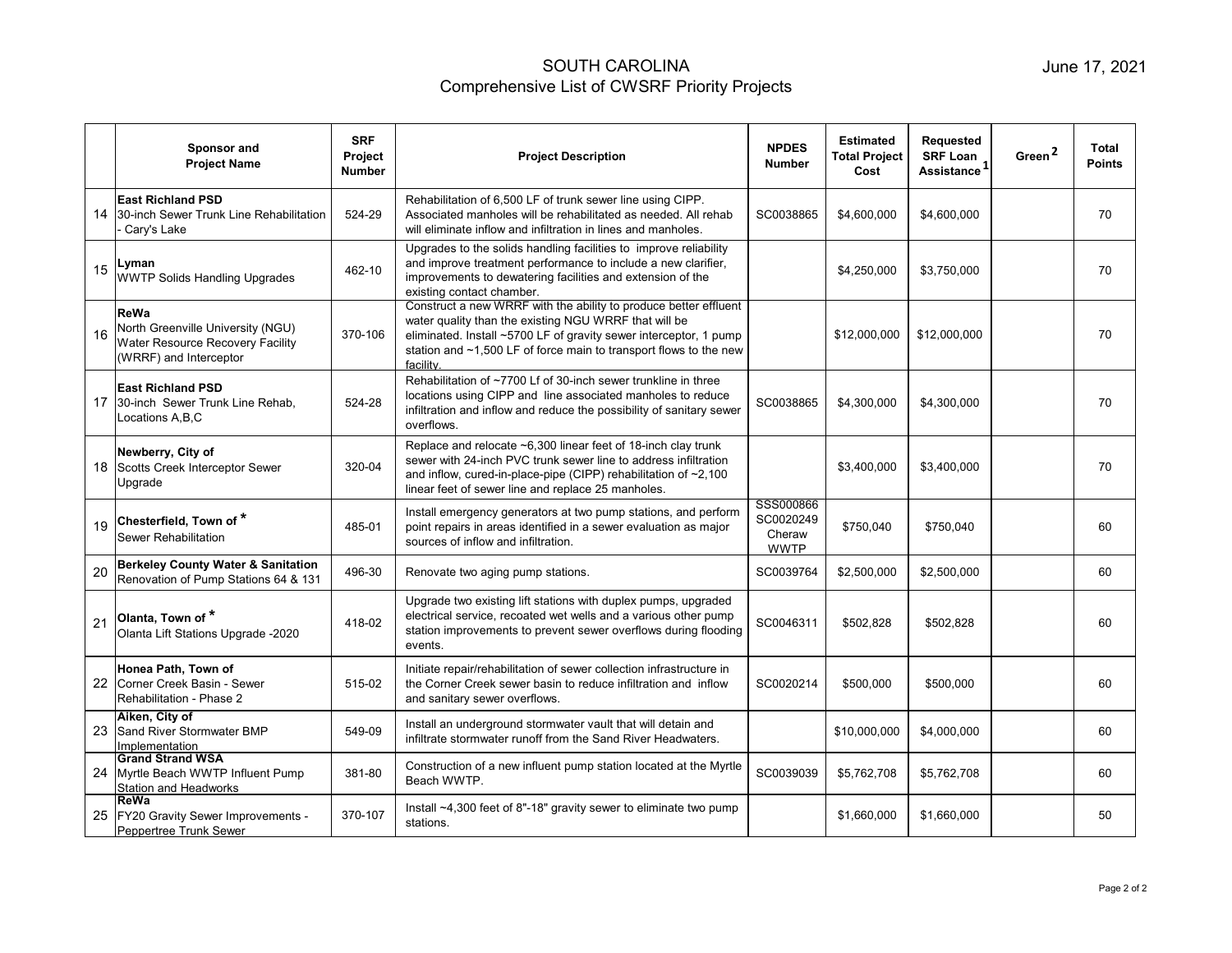|    | Sponsor and<br><b>Project Name</b>                                                                | <b>SRF</b><br><b>Project</b><br><b>Number</b> | <b>Project Description</b>                                                                                                                                                                                                                                                                     | <b>NPDES</b><br><b>Number</b>                                 | <b>Estimated</b><br><b>Total Project</b><br>Cost | Requested<br><b>SRF Loan</b><br>Assistance <sup>1</sup> | Green <sup>2</sup> | Total<br><b>Points</b> |
|----|---------------------------------------------------------------------------------------------------|-----------------------------------------------|------------------------------------------------------------------------------------------------------------------------------------------------------------------------------------------------------------------------------------------------------------------------------------------------|---------------------------------------------------------------|--------------------------------------------------|---------------------------------------------------------|--------------------|------------------------|
| 26 | ReWa<br>FY20 Gravity Sewer Improvements -<br>Simpsonville B Gravity Sewer                         | 370-105                                       | Install ~8,500 feet of 24"-30" gravity sewer to eliminate a pump<br>station.                                                                                                                                                                                                                   |                                                               | \$2,000,000                                      | \$2,000,000                                             |                    | 50                     |
| 27 | Darlington County Water and Sewer<br>Authority (DCWSA) *<br>Sewer Emergency Backup Power          | 722-02                                        | Install emergency generators for ten primary pumping stations in<br>the DCWSA system to provide backup power and prevent the<br>potential of pump station overflows during extreme weather<br>events.                                                                                          | SC0025356<br>SC0045462<br>SC0043702<br>SC0021580<br>SC0039624 | \$645,000                                        | \$645,000                                               |                    | 50                     |
| 28 | Jefferson, Town of $^\star$<br>Influent Pump Station Generator                                    | 268-04                                        | Install a generator at the WWTP's influent pump station to allow<br>this critical pump station to continue functioning during extreme<br>weather.                                                                                                                                              | SC0024767                                                     | \$137.000                                        | \$137,000                                               |                    | 50                     |
| 29 | Kershaw, Town of *<br>Wastewater Treatment Plant Basin 1<br>Upgrade                               | 595-03                                        | Upgrades to WWTP Basin #1 to include: the decanter assembly;<br>dissolved oxygen monitoring equipment; blower control panels;<br>replacement of one blower with the new blower possessing soft<br>start capability.                                                                            | SC0025798                                                     | \$676,130                                        | \$600,000                                               |                    | 50                     |
| 30 | ReWa<br>Gilder Creek WWRF IPS Improvements                                                        | 370-112                                       | Enhancing the Influent Pump Station's ability to handle peak flow<br>events by trimming pump impellers. And replacement of<br>associated mechanical and electrical components.                                                                                                                 | SC0040525                                                     | \$4,310,000                                      | \$4,310,000                                             |                    | 50                     |
| 31 | Carlisle, Town of<br>Carlisle/Union Regional Sewer<br><b>Extension Project</b>                    | 575-01                                        | Extend ~60,000 linear feet of wastewater line to convey the<br>Town's wastewater to the City of Union's Tosch's Creek WWTP<br>and allow the plant currently treating Carlisle's wastewater to be<br>decommissioned.                                                                            | SC0047244                                                     | \$6,580,000                                      | \$1,000,000                                             |                    | 50                     |
| 32 | Honea Path, Town of<br>Corner Creek Basin Sewer<br>Rehabilitation FY21 Project                    | 515-03                                        | Continue repair/rehabilitation of sewer collection infrastructure in<br>the Corner Creek sewer basin to reduce infiltration and inflow<br>and sanitary sewer overflows.                                                                                                                        | SC0020214                                                     | \$2,000,000                                      | \$2,000,000                                             |                    | 50                     |
| 33 | <b>Calhoun Falls, Town of</b><br>Sewer Collection System Rehabilitation<br><b>FY21</b>            | 453-05                                        | Continue the repair/rehabilitation of sewer collection system<br>infrastructure as identified in the 10-year Capital Improvement<br>Plan developed after a Sanitary Sewer Evaluation Survey to<br>reduce the possibility of Sanitary Sewer Overflows and help<br>address a DHEC Consent Order. | SC0025721                                                     | \$2,000,000                                      | \$2,000,000                                             |                    | 50                     |
| 34 | <b>Berkeley County Water &amp; Sanitation</b><br><b>Red Bank Road Gravity Line</b><br>Replacement | 496-31                                        | Increase the size of an existing sewerline using pipebursting to<br>increase conveyance capacity and reduce the chance of sanitary<br>sewer overflows during heavy rain events.                                                                                                                | SC0039764                                                     | \$10,000,000                                     | \$10,000,000                                            |                    | 50                     |
| 35 | <b>Chester County Wastewater</b><br>Recovery<br>City of Chester SSES and Rehabilitation           | 380-11                                        | Perform a Sanitary Sewer Evaluation Survey of the City of<br>Chester Sewer System and perform rehabilitation based on the<br>results.                                                                                                                                                          | SC0036081<br>SC0036056                                        | \$986,756                                        | \$986,756                                               |                    | 40                     |
| 36 | Norway, Town of<br>Sewer System Evaluation                                                        | 743-01                                        | Conduct a Sewer System Evaluation to include inspection of<br>sewerlines, manholes and the wastewater treatment plant that<br>will identify the critical needs of the system and result in<br>recommendations for addressing the identified needs.                                             |                                                               | \$412.000                                        | \$412,000                                               |                    | 40                     |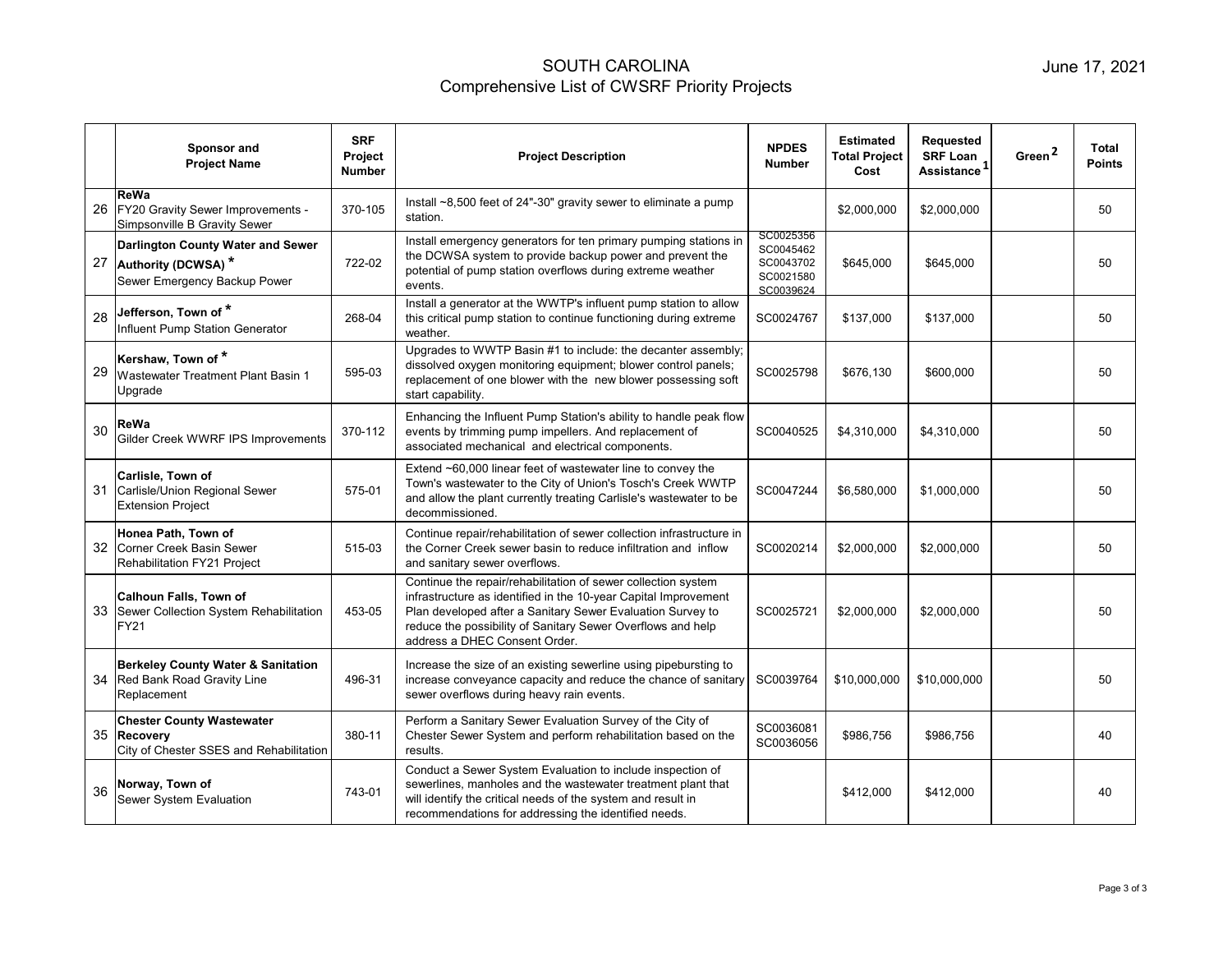|    | Sponsor and<br><b>Project Name</b>                                                | <b>SRF</b><br>Project<br><b>Number</b> | <b>Project Description</b>                                                                                                                                                                                                                                                                                        | <b>NPDES</b><br><b>Number</b> | <b>Estimated</b><br><b>Total Project</b><br>Cost | Requested<br><b>SRF Loan</b><br>Assistance <sup>1</sup> | Green <sup>2</sup> | Total<br><b>Points</b> |
|----|-----------------------------------------------------------------------------------|----------------------------------------|-------------------------------------------------------------------------------------------------------------------------------------------------------------------------------------------------------------------------------------------------------------------------------------------------------------------|-------------------------------|--------------------------------------------------|---------------------------------------------------------|--------------------|------------------------|
| 37 | Myrtle Beach, City of *<br>Broadway Wetland and Stream<br>Improvements            | 494-24                                 | Expansion and enhancement of the existing wet pond along<br>Withers Swash to improve the water quality protection capacity<br>of the pond and stabilize and enhance ~500 LF of stream with<br>natural channel design. These improvements will help to reduce<br>bacteria levels at nearby beaches.                | SCR035105                     | \$500,000                                        | \$500,000                                               |                    | 40                     |
| 38 | Elloree, Town of<br>2020 Wastewater Improvements                                  | 332-02                                 | Replace ~500 LF of aging 8" gravity sewer line, raise the height<br>of one pump station wet well and raise one pump station that<br>have experienced previous flooding and produce a preliminary<br>engineering report to address the backing up of flows in an<br>aeration lagoon during extreme weather events. |                               | \$158,180                                        | \$158,180                                               |                    | 40                     |
| 39 | Latta, Town of<br><b>WWTP Upgrades</b>                                            | 419-01                                 | Replace some aging baffle curtains and aerators within the<br>WWTP's lagoon. And address issues with the lagoon and<br>receiving stream that can cause sewer surcharges after rain<br>events                                                                                                                      | SC0025402                     | \$681.300                                        | \$681,300                                               |                    | 40                     |
| 40 | ReWa<br>Lower Reedy Digester Complex - Ph 2                                       | 370-108                                | Rehabilitation of the existing anaerobic digester and replacement<br>of associated equipment.                                                                                                                                                                                                                     | SC0024261                     | \$5,800,000                                      | \$5,800,000                                             |                    | 40                     |
| 41 | Clinton, City of<br><b>SSES</b> and Rehabilitation                                | 473-04                                 | Rehabilitation of sewer lines and manholes identified through<br>SSES in two sewer basins to reduce infiltration and inflow.<br>sanitary sewer overflows and address a DHEC Consent Order.                                                                                                                        | SC0037974<br>SSS000011        | \$991.778                                        | \$991.778                                               |                    | 30                     |
| 42 | <b>Laurens County WSC</b><br>HWY 56/76 Trunk Line Replacement                     | 540-13                                 | Replacement of two critical sections of sewer trunk line that<br>convey the sewer flow of approximately 1/2 of the City of Clinton<br>to the wastewater treatment plant.                                                                                                                                          | SC0037974<br>SSS000011        | \$741,375                                        | \$666,375                                               |                    | 30                     |
| 43 | <b>Grand Strand WSA</b><br>Conway to Bucksport Diversion                          | 381-81                                 | Install ~40,000 LF of 20" force main and a duplex pump station<br>to allow GSWSA to redirect flows between the Conway WWTP<br>and the Bucksport Regional WWTP if needed, especially during<br>extreme weather events.                                                                                             | SC0021733<br>and<br>ND0086240 | \$8,500,000                                      | \$8,500,000                                             |                    | 30                     |
| 44 | Berkeley County Water & Sanitation <sup>*</sup><br>PS007 Force Main Replacement   | 496-27                                 | Rehabilitate/replace an aging 18" DIP force main that serves a<br>critical pump station.                                                                                                                                                                                                                          | SC0046060                     | \$3,000,000                                      | \$3,000,000                                             |                    | 30                     |
| 45 | Bennettsville, City of<br><b>Emergency By-pass Pumps</b>                          | 406-04                                 | Install three permanent emergency by-pass pumps and<br>purchase a portable by-pass pump to pump sewer flow from<br>pump station wet wells in the event of a power outage, especially<br>during an extreme weather event.                                                                                          | SC0025178                     | \$567,000                                        | \$567,000                                               |                    | 30                     |
| 46 | Pamplico, Town of*<br>Sewer System Evaluation and Gravity<br>Sewer Rehabilitation | 564-02                                 | Conduct a Sanitary Sewer Evaluation Survey of the Town's<br>gravity sewer system to prioritize future rehabilitation efforts.<br>Perform rehabilitation on a short section of gravity sewer along<br>Main Street already known to need attention.                                                                 | SC0021351                     | \$410,000                                        | \$410,000                                               |                    | 30                     |
| 47 | Santee, Town of<br>Chapel Branch Wastewater Pumping<br>Station #2                 | 741-01                                 | Renovation of aging pump station to include addition of bypass<br>pumping connection and installation of new perimeter fencing.                                                                                                                                                                                   |                               | \$499,058                                        | \$499,058                                               |                    | 30                     |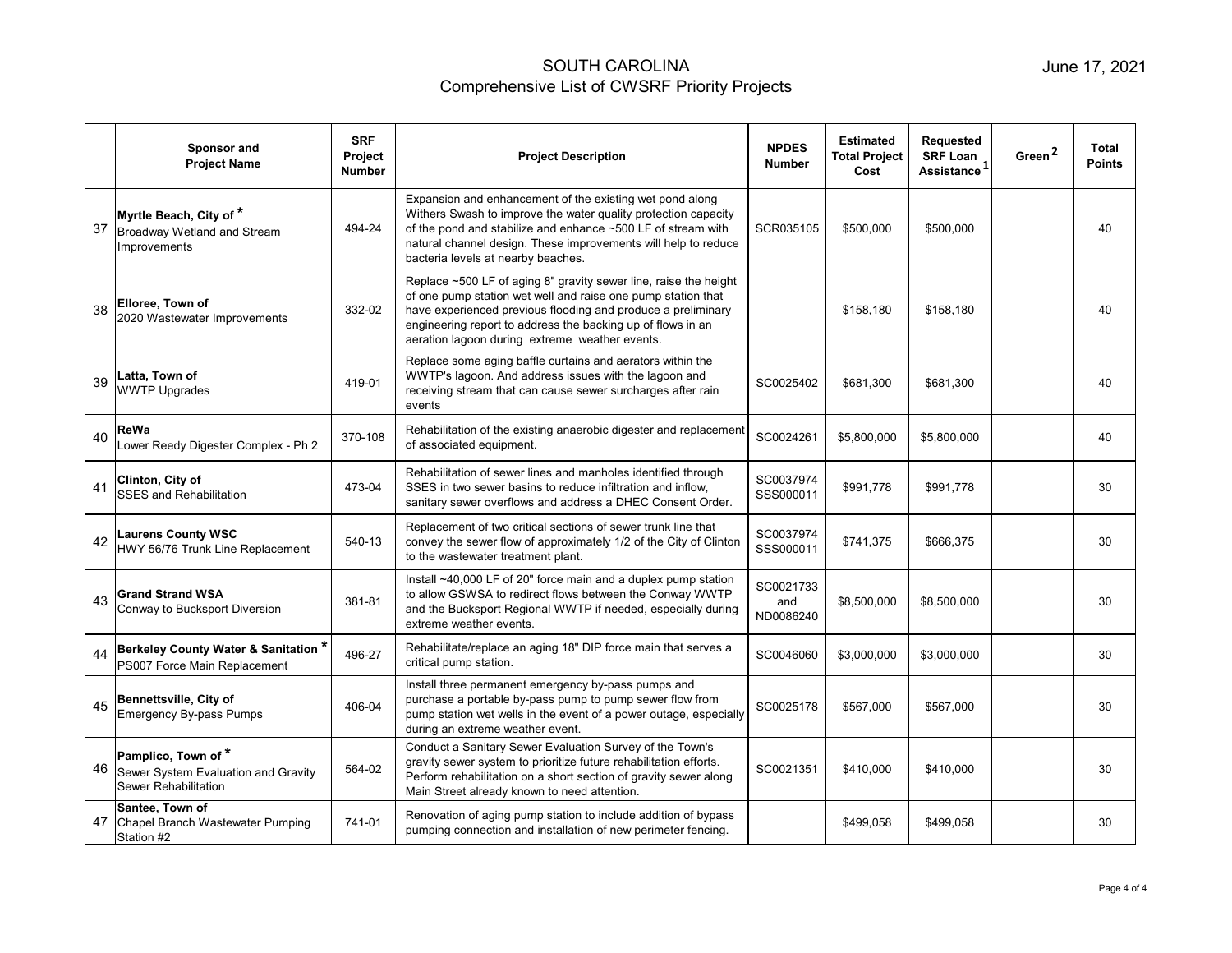|    | Sponsor and<br><b>Project Name</b>                                                                  | <b>SRF</b><br><b>Project</b><br><b>Number</b> | <b>Project Description</b>                                                                                                                                                                                    | <b>NPDES</b><br><b>Number</b>          | <b>Estimated</b><br><b>Total Project</b><br>Cost | <b>Requested</b><br><b>SRF Loan</b><br>Assistance <sup>1</sup> | Green <sup>2</sup> | Total<br><b>Points</b> |
|----|-----------------------------------------------------------------------------------------------------|-----------------------------------------------|---------------------------------------------------------------------------------------------------------------------------------------------------------------------------------------------------------------|----------------------------------------|--------------------------------------------------|----------------------------------------------------------------|--------------------|------------------------|
| 48 | Clio, Town of<br>Sewer System Evaluation Study                                                      | 723-02                                        | Perform a Sewer System Evaluation Survey to prioritize and plan<br>for targeted sewerline rehabilitation to address infiltration and<br>exfiltration from aging/deteriorating sewerlines.                     | SC0040606                              | \$437,700                                        | \$437,700                                                      |                    | 30                     |
| 49 | <b>Starr-Iva Water &amp; Sewer District</b><br>Cloverhill Sewer Rehab - Phase 2                     | 742-02                                        | Rehabilitation/replacement of collection system piping and<br>manholes with the most critical need for correction.                                                                                            |                                        | \$500,000                                        | \$500,000                                                      |                    | 30                     |
| 50 | Rock Hill, City of<br>Manchester Creek Biosolids Processing<br>Facility                             | 393-36                                        | Construct a biosolids handling facility to include equipment<br>capable of producing Class A biosolids.                                                                                                       | SC0020443                              | \$55,300,000                                     | \$55,300,000                                                   |                    | 30                     |
| 51 | Rock Hill, City of<br><b>Tech Park Sanitary Sewer Outfall</b><br>Replacement                        | 393-34                                        | Replacement of aging clay gravity sewer lines that are prone to<br>infiltration and inflow.                                                                                                                   |                                        | \$6,650,000                                      | \$6,150,000                                                    |                    | 30                     |
| 52 | Rock Hill, City of<br>Wildcat Creek Forcemain Relocation                                            | 393-35                                        | Replacement of ~1,800 LF of force main and installation of<br>$~1,300$ LF of gravity sewer to replace collection system<br>components nearing the end of their useful life.                                   |                                        | \$4,600,000                                      | \$4,360,000                                                    |                    | 30                     |
| 53 | Cayce, City of<br>Receiving Station Improvements                                                    | 315-14                                        | Improvements to the regional septage receiving facility to allow<br>for better operations and redundancy.                                                                                                     | SC0024147                              | \$3,500,000                                      | \$3,500,000                                                    |                    | 30                     |
| 54 | Walterboro, City of *<br>Country Club Wastewater Pumping<br><b>Station Renovation</b>               | 441-10                                        | Renovation of pump station nearing the end of its useful life to<br>include connection for by-pass pumping, and installation of<br>perimeter fencing.                                                         |                                        | \$149,913                                        | \$149,913                                                      |                    | 20                     |
| 55 | Myrtle Beach, City of *<br>Pump Station Protective Measures-<br><b>Standby Pump Installation</b>    | 494-25                                        | Install standby pumps at 16 sewer pump stations to reduce the<br>likelihood of reaching maximum capacity in a pump station's wet<br>well due to a prolonged power outage and prevent sewer<br>overflows.      | SSS000691<br>SC0039039<br><b>GSWSA</b> | \$1,910,400                                      | \$1,910,400                                                    |                    | 20                     |
| 56 | Tega Cay, City of<br>WWTP Nos. 2 and 3 Upgrades                                                     | 731-02                                        | Replacement of various treatment plant features to include<br>clarifier mechanisms and equipment, and the addition of new<br>diffuser grids, new automatic bar screens, blowers and SCADA<br>control systems. |                                        | \$4,180,000                                      | \$4,180,000                                                    |                    | 20                     |
| 57 | <b>Berkeley County Water &amp; Sanitation</b><br>Pump Station 106 Improvement                       | 496-26                                        | Construct a new pump station to replace one at the end of its<br>useful life cycle. Also construct a new force main to divert flow<br>from the Lower Berkeley WWTP to the Central Berkeley WWTP               | SC0039764<br>SC0046060                 | \$7,500,000                                      | \$7,500,000                                                    |                    | 20                     |
| 58 | Hemingway, Town of*<br>Backup Bypass Pumps for Flannagan<br>Branch and Muddy Creek Pump<br>Stations | 165-01                                        | Install 2 emergency bypass pumps at each of two critical pump<br>stations to address potential problems in operation due to an<br>extreme weather event.                                                      | SC0039934                              | \$330,200                                        | \$330,200                                                      |                    | 20                     |
| 59 | Due West, Town of<br>Sewer System Rehab (Phase 1)                                                   | 273-01                                        | Perform a Sewer System Evaluation Survey to prioritize and plan<br>for targeted sewerline rehabilitation using appropriate methods.                                                                           | SC0022403                              | \$280,000                                        | \$280,000                                                      |                    | 20                     |
| 60 | <b>Berkeley County Water &amp; Sanitation</b><br>Pump Station 001 Force Main<br>Replacement phase 3 | 496-29                                        | Final phase of installing 42-inch forcemain to replace an aging<br>forcemain that is prone to failure.                                                                                                        | SC0039764                              | \$8,000,000                                      | \$8,000,000                                                    |                    | 20                     |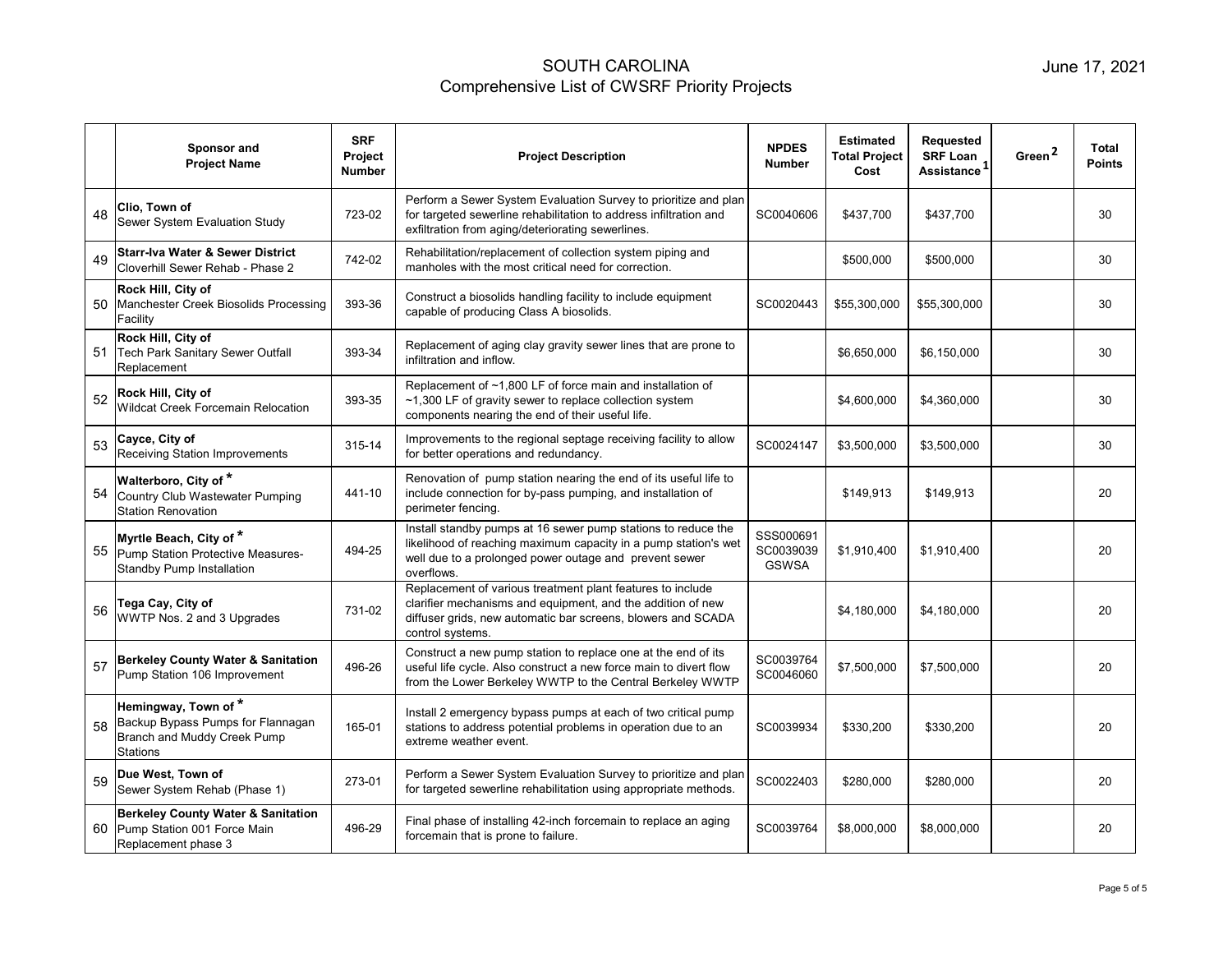|    | Sponsor and<br><b>Project Name</b>                                                                        | <b>SRF</b><br><b>Project</b><br><b>Number</b> | <b>Project Description</b>                                                                                                                                                                                                                                                                                                                        | <b>NPDES</b><br><b>Number</b> | <b>Estimated</b><br><b>Total Project</b><br>Cost | Requested<br><b>SRF Loan</b><br>Assistance <sup>1</sup> | Green <sup>2</sup> | <b>Total</b><br><b>Points</b> |
|----|-----------------------------------------------------------------------------------------------------------|-----------------------------------------------|---------------------------------------------------------------------------------------------------------------------------------------------------------------------------------------------------------------------------------------------------------------------------------------------------------------------------------------------------|-------------------------------|--------------------------------------------------|---------------------------------------------------------|--------------------|-------------------------------|
| 61 | Dillon, City of<br><b>Sewer Evaluation Study</b>                                                          | 424-10                                        | Perform an evaluation of the Town's gravity sewer system to<br>prioritize aging sewer collection infrastructure for<br>repair/replacement.                                                                                                                                                                                                        | SC0021776                     | \$985,000                                        | \$985,000                                               |                    | 20                            |
| 62 | Dillon, City of<br>Wastewater System Upgrades                                                             | 424-11                                        | Relocate two existing 20" force mains that need to be moved off<br>an abandoned bridge that is structurally unsound.                                                                                                                                                                                                                              | SC0021776                     | \$1,586,000                                      | \$323,000                                               |                    | 20                            |
| 63 | ReWa<br>Lower Reedy Odor Control                                                                          | 370-113                                       | Construction of new odor control facilities to include covering<br>three (3) existing process tanks, two (2) biotrickling filters, one<br>(1) odor dispersion fan, and associated infrastructure necessary<br>for a complete odor control system.                                                                                                 | SC0024261                     | \$6,150,000                                      | \$5,500,000                                             |                    | 20                            |
| 64 | ReWa<br>Mauldin Road FOG Handling<br>Enhancements                                                         | 370-110                                       | Construction of a new receiving facility for the processing of fats,<br>oils, and grease (FOG) at the Mauldin Road WRRF to enhance<br>plant operations and increase digester gas production which will<br>serve as additional fuel for the Combined Heat and Power (CHP)<br>engine-generator.                                                     | SC0041211                     | \$3,620,000                                      | \$3,400,000                                             |                    | 20                            |
| 65 | Cheraw, Town of *<br>Cheraw Industrial Park, Sewer System<br>& Wastewater Treatment Plant<br>Improvements | 483-05                                        | Install ~10,000 linear feet of 21-inch, 5,400 linear feet of 15" and<br>~3,900 linear feet of 10-inch gravity sewer lines plus upgrades<br>of 2 pump stations and miscellaneous improvements at the<br>Cheraw Wastewater Treatment Plant to allow the collection<br>system to better transport flows and reduce potential for sewer<br>overflows. | SC0020249                     | \$5,117,000                                      | \$4,550,000                                             |                    | 10                            |
| 66 | Johnsonville, City of *<br>Wastewater Pump Station Number 3<br><b>Flood Prevention</b>                    | 209-02                                        | Raise the level of the top of the wet well, pump station and<br>access road for this critical pump station to protect the pump<br>station and access from flooding during extreme weather events.                                                                                                                                                 | SC0025933                     | \$430,000                                        | \$430,000                                               |                    | 10                            |
| 67 | Bennettsville, City of *<br><b>Crooked Creek Pump Station</b><br>Improvements                             | 406-03                                        | Install a permanent bypass pump, construct a reinforced flood<br>wall and elevate the access road to the Crooked Creek pump<br>station to address issues of flooding during severe wet weather<br>events.                                                                                                                                         | SC0025178                     | \$736,500                                        | \$245,500                                               |                    | 10                            |
| 68 | Lake City, City of *<br>WWTP Storm-proofing Improvements                                                  | 413-01                                        | WWTP improvements that will help maintain plant operation and<br>the integrity of the treatment train in the event of an extreme wet<br>weather event to reduce potential for water quality discharge<br>violations - to include upgrades to clarifiers, influent grit removal<br>equipment, belt press and effluent pumping system.              | SC0046311                     | \$613,000                                        | \$613,000                                               |                    | 10                            |
| 69 | Summerton, Town of *<br>South Taw Caw Sewer Trunk Line<br>Rehabilitation                                  | 502-01                                        | Rehabilitate ~50 year old trunk sewer line with point repairs and<br>CIPP lining and raise associated manholes to reduce inflow and<br>infiltration in the event of extreme weather.                                                                                                                                                              |                               | \$750,113                                        | \$750,113                                               |                    | 10                            |
| 70 | Cheraw, Town of *<br>Pump Station #3-Flood Mitigation<br>Improvements                                     | 483-06                                        | Pump Station improvements to include raising the height of the<br>wet well and valve vault, replacement of control panel, wiring and<br>power cables, recoating the wet well and raising the site grade<br>6" to reduce the opportunity for flooding during extreme weather<br>events.                                                            | SC0020249                     | \$367.800                                        | \$367,800                                               |                    | 10                            |